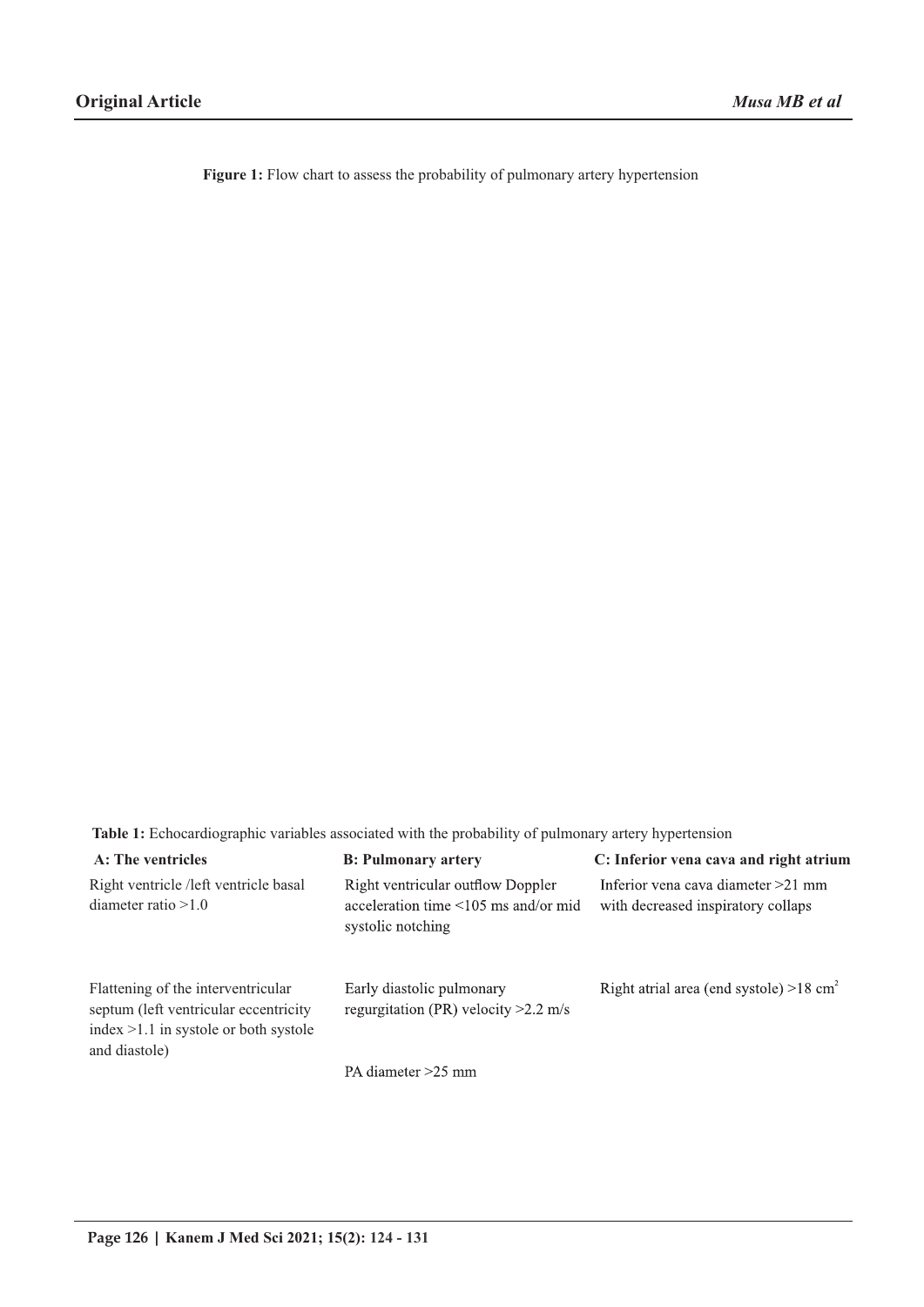## **studied population**

One hundred and seven (107) subjects were recruited into the study comprising thirty-seven (34.6%) males and seventy (65.4%) females. The mean age, body mass index (BMI) and duration of 37.32±9.52, 23.52±6.16 and 5.50±2.34 respectively. the mean systolic and diastolic blood pressure of the subjects were 137.66±96.56 and 82.52±7.53 respectively, none of the subjects were diabetic.

## **Laboratory findings among the studied** There was a significant negative correlation between **population**

One patient (0.93%) had HIV/Hepatitis B virus (HBV) co-infection and none had Hepatitis C virus (HCV) co-infection. While the mean packed cell volume (PCV) and estimated glomerular filtration rate (eGFR) were 31.02±5.78 and 77.36±32.32 respectively. The mean CD4 cell count and viral load were  $612.65 \pm 347.62$  cells/ $\mu$ L and 315.44±271.11copies/mL respectively. There was a significant positive correlation between eGFR and PCV with CD4 cell count  $(r = 0.601)$  p-value = < 0.001), ( $r = -0.529$ , P-value = < 0.001), respectively. viral load were negative and significant  $(r = -0.603, p$  $=$  < 0.001), (r = -0.681, p = < 0.001) respectively. between eGFR and PCV with CD4 cells count remained positive and significant (beta =  $0.459$ , p =  $(0.001)$ , beta = 0.309, p =  $(0.001)$  respectively. While that between eGFR and PCV with viral load remained negative and significant (beta  $= -0.368$ , p  $=$  <0.001), (beta = -0.505, p = <0.001) respectively. Among the 107 subjects, 15 (14.1%) had CD4 cell count of less than 250 cells/ $\mu$ L, 31(28.97%) had CD4 cell count of  $250 - 500$  cells/ $\mu$ L,  $47(43.92\%)$ had CD4 cell count of  $501 - 1000$  cells/ $\mu$ L, while 14 (13.08%) had CD4 cell count greater than 1000 cells/μL.

# **hypertension among the studied population.**

The mean tricuspid regurgitant velocity, pulmonary probability of pulmonary artery hypertension.artery regurgitant velocity and pulmonary artery trunk diameter were 2.53±0.66m/s, 1.75±0.91m/s

**Clinical and demographic characteristics of the**  and 2.25±0.29cm respectively. The mean left HIV infection in years of the studied subjects were echocardiographic variables used in assessing the Eight subjects (7.5%) with HIV were hypertensive (57.0%) had a low probability of pulmonary while the remaining 99(92.5%) were normotensive, hypertension, 9(8.4%) had an intermediate ventricular eccentricity index, right ventricular acceleration time, right atrial area and right ventricular to left ventricular internal diameter ratio were  $0.98\pm1.83$ ,  $104.61\pm3.65$ ms,  $17.54\pm1.85$ cm<sup>2</sup> and 0.97±0.16 respectively. Table 1 showed the probability of pulmonary hypertension. Sixty-one probability of pulmonary hypertension and 38(35.51%) had a high probability of pulmonary hypertension.

> CD4 cell count with tricuspid regurgitant flow velocity (TRv), pulmonary regurgitant flow velocity (PRv), pulmonary artery trunk diameter (PATd), right ventricular to left ventricular internal diameter (RV/LV) ratio, left ventricular eccentricity index (LVEI), and right atrial area (RAA), while the relationship between CD4 cell count and right ventricular acceleration time (RVAT) was positive and significant. However, the relationship between CD4 cell count and the duration of HIV treatment was positive and significant.

While the relationship between eGFR and PCV with On the other hand, the relationship between viral load Similarly on regression analysis, the relationship with RVAT and duration of HIV treatment in years **Echocardiographic variables for the assessment Table 3:**showed the regression analysis between CD4 **of the probability of pulmonary artery** cells count and Viral load (VL) with and TRv, PRv, PATd, RV/LV ratio and RAA were positive and significant while that between viral load were negative and significant. The study also revealed a significant negative relationship between the duration of HIV treatment and variables associated with the probability of pulmonary artery hypertension (TRv, PRv, PATd, RV/LV ratio, LVEI, RAA), and a positive relationship with RVAT. Table 2 showed the correlation between CD4 cells count, Viral load (VL) and Duration of HIV treatment (DHT) with echocardiographic variables associated with the probability of pulmonary artery hypertension. On regression analysis, only TRv and PRv maintained a significant negative relationship with CD4 cells count and a significant positive relationship with viral load. Echocardiographic variables associated with the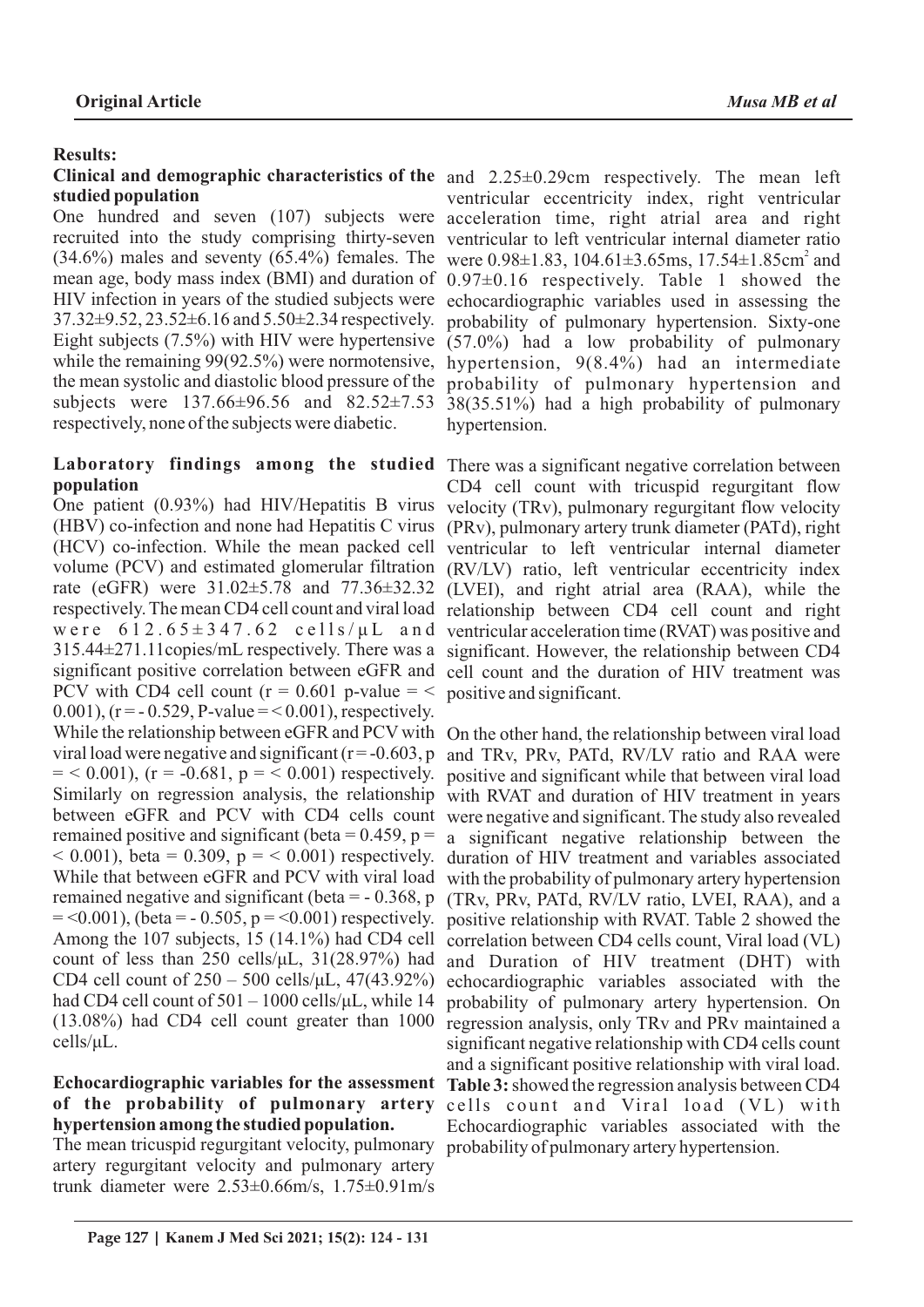#### **Original Article** *Musa MB et al*

**Table 1:** Echocardiographic variables used to assess the probability of pulmonary artery hypertension in the studied population

| <b>Parameters</b>                   | Mean Values $\pm$ SD |  |
|-------------------------------------|----------------------|--|
| TRv(m/s)                            | $2.53 \pm 0.66$      |  |
| PRv(m/s)                            | $1.75 \pm 0.91$      |  |
| PATd (cm)                           | $2.25 \pm 0.29$      |  |
| <b>RV/LV</b> ratio                  | $0.98 \pm 0.17$      |  |
| <b>LVEI</b>                         | $0.98 \pm 1.83$      |  |
| $\text{RVAT}\left(\text{ms}\right)$ | $104.61 \pm 3.65$    |  |
| $RAA$ (cm <sup>2</sup> )            | $17.54 \pm 1.85$     |  |

TRv = Tricuspid Regurgitant flow Velocity, PRv = Pulmonary Regurgitant flow Velocity, PATd = Pulmonary Artery Trunk diameter, RV/LV = Right Ventricular to Left Ventricular internal diameter ratio, RVAT = Right Ventricular Acceleration Time, LVEI = Left = Ventricular Eccentricity Index, RAA= Right Atrial Area, \*\*\* = Significant at P= <0.05

**Table 2:** Correlation between CD4 cells count, Viral load (VL) and Duration of HIV treatment (DHT) with echocardiographic variables associated with the probability of pulmonary artery hypertension

| <b>Parameters</b>                                 | <b>CD4 Correlation coefficient ®</b>   | <b>P-Value</b>   |
|---------------------------------------------------|----------------------------------------|------------------|
| Trv(m/s)                                          | $-0.831$                               | $\leq 0.001$ *** |
| PRv(m/s)                                          | $-0.871$                               | $\leq 0.001$ *** |
| PATd (cm)                                         | $-0.600$                               | $\leq 0.001$ *** |
| <b>RV/LV</b>                                      | $-0.725$                               | $<0.001***$      |
| $\text{RVAT}\left(\text{ms}\right)$               | 0.488                                  | $<0.001***$      |
| <b>LVEI</b>                                       | $-0.730$                               | $\leq 0.001$ *** |
| $RAA$ (cm <sup>2</sup> )                          | $-0.444$                               | $\leq 0.001$ *** |
| <b>Parameters</b>                                 | VL Correlation coefficient (r)         | <b>P-Value</b>   |
| TRv(m/s)                                          | 0.835                                  | $\leq 0.001$ *** |
| PRv(m/s)                                          | 0.792                                  | $\leq 0.001$ *** |
| PATd (cm)                                         | 0.691                                  | $<0.001***$      |
| <b>RV/LV</b>                                      | 0.830                                  | $<0.001***$      |
| $\text{RVAT}$ (ms)                                | $-0.567$                               | $<0.001***$      |
| <b>LVEI</b>                                       | 0.841                                  | $<0.001***$      |
| $RAA$ (cm <sup>2</sup> )                          | 0.567                                  | $\leq 0.001$ *** |
| <b>Parameters</b>                                 | <b>DHT</b> Correlation coefficient (r) | <b>P-Value</b>   |
| TRv (m/s)-0.287 $0.007***$                        |                                        |                  |
| PRv (m/s)-0.375 < 0.005***                        |                                        |                  |
| PATd (cm)-0.234 0.028***                          |                                        |                  |
| $RV/LV-0.313$ 0.003***                            |                                        |                  |
| LVEI-0.329 0.002***                               |                                        |                  |
| RVAT $(ms)0.242$ 0.023***                         |                                        |                  |
| <b>RAA</b> (cm <sup>2</sup> )-0.291<br>$0.006***$ |                                        |                  |

TRv = Tricuspid Regurgitant flow Velocity, PRv = Pulmonary Regurgitant flow Velocity, PATd = Pulmonary Artery Trunk diameter,

RV/LV = Right Ventricular to Left Ventricular internal diameter ratio, RVAT = Right Ventricular Acceleration Time,

LVEI = Left = Ventricular Eccentricity Index,  $RAA = Right$  Atrial Area, DHT= Duration of HIV Treatment \*\*\* = Significant at P = <0.0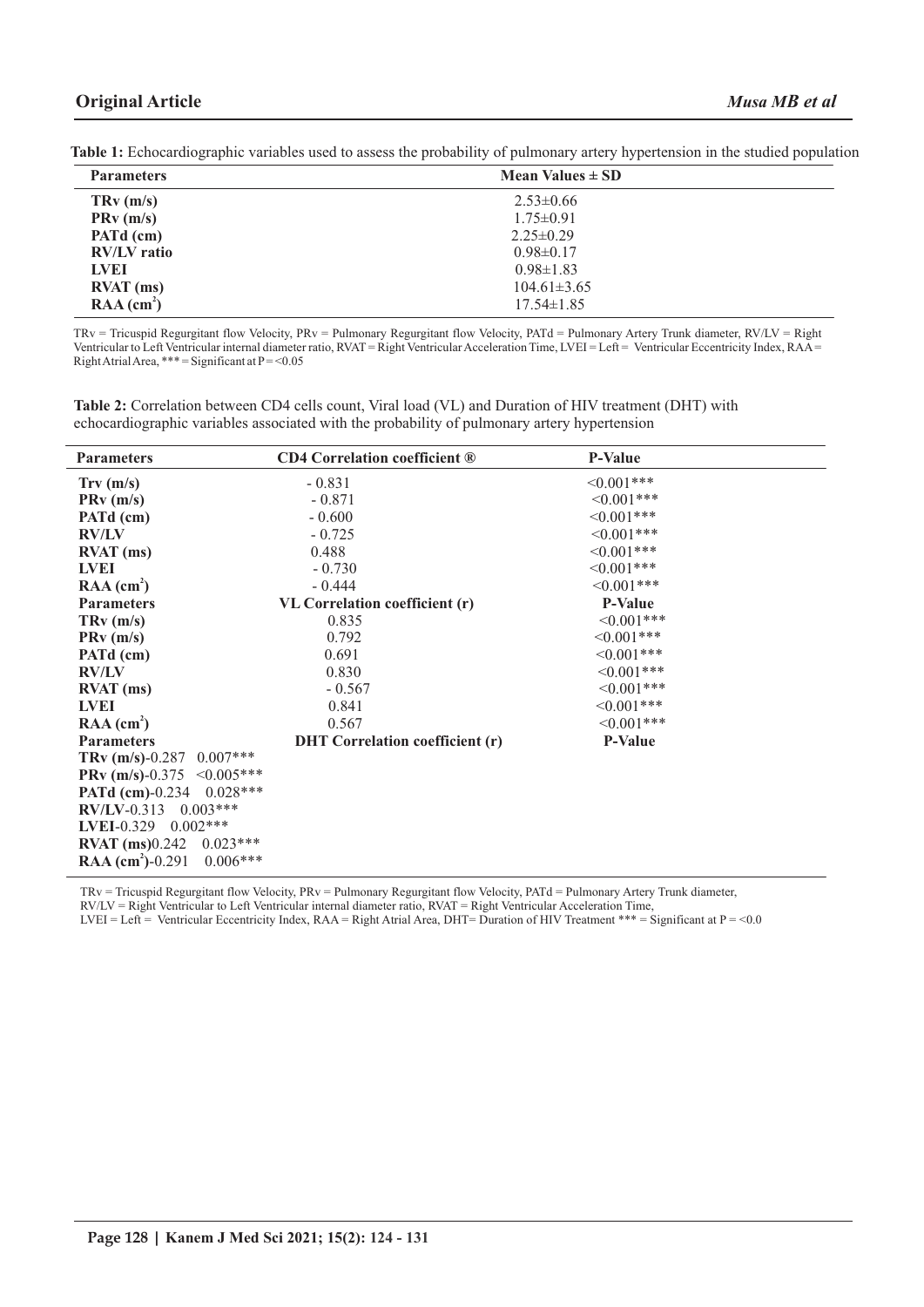| <b>Parameters</b>                   | <b>CD4</b> Beta value | <b>P-Value</b>   |  |
|-------------------------------------|-----------------------|------------------|--|
| TRv(m/s)                            | $-0.386$              | $<0.001***$      |  |
| PRv(m/s)                            | $-0.559$              | $\leq 0.001$ *** |  |
| PATd (cm)                           | 0.048                 | 0.433            |  |
| <b>RV/LV</b>                        | $-0.006$              | 0.959            |  |
| $\text{RVAT}\left(\text{ms}\right)$ | $-0.015$              | 0.805            |  |
| <b>LVEI</b>                         | $-0.091$              | 0.509            |  |
| $RAA$ (cm <sup>2</sup> )            | 0.021                 | 0.709            |  |
| <b>Parameters</b>                   | <b>VL Beta Value</b>  | <b>P-Value</b>   |  |
| TRv(m/s)                            | 0.333                 | $\leq 0.001$ *** |  |
| PRv(m/s)                            | 0.184                 | $0.010***$       |  |
| PATd (cm)                           | 0.093                 | 0.131            |  |
| <b>RV/LV</b>                        | 0.170                 | 0.152            |  |
| $\text{RVAT}\left(\text{ms}\right)$ | 0.040                 | 0.514            |  |
| <b>LVEI</b>                         | 0.244                 | 0.074            |  |
| $RAA$ (cm <sup>2</sup> )            | 0.043                 | 0.437            |  |

**Table 3:** Regression analysis between CD4 cells count, Viral load (VL) with Echocardiographic parameters of pulmonary hypertension

TRv = Tricuspid Regurgitant flow Velocity, PRv = Pulmonary Regurgitant flow Velocity, PATd = Pulmonary Artery Trunk diameter,

RV/LV = Right Ventricular to Left Ventricular internal diameter ratio, RVAT = Right Ventricular Acceleration Time,

LVEI = Left = Ventricular Eccentricity Index, RAA = Right Atrial Area, \*\*\* = Significant at P = <0.05

**Figure 2:** Echocardiography showing Tricuspid regurgitation



Tricuspid regurgitant flow with velocity of 4.49m/s

### **Discussion**

Human immunodeficiency virus (HIV)-related kidney disease is the disruption of multiple cellular pulmonary hypertension is a progressive disease leading to right ventricular disease, right ventricular podocytes and tubular epithelial cells by the HIV failure and death with a worldwide prevalence of 0.06-2.0%.<sup>13</sup> Reports from other parts of Africa HIV associated nephropathy: collapsing however suggest a much higher prevalence of about 5% (3). Our study was aimed at assessing the probability of pulmonary hypertension among HIV patients and not to establish the diagnosis. In this study, we found that eGFR was significantly lower in patients with low CD4 cell count and high viral load indicating that the relationship between eGFR and CD4 cell count was positive and significant while that between viral load was negative and significant in keeping with the study by Brito et al.<sup>14</sup>



The pulmonary regurgitant flow velocity of 3.03m/s

The pathogenesis linking HIV infection and chronic causes include drugs and cytokines induced marrow pathways in all renal compartments, including resulting in the classical pathological changes of glomerulopathy and tubular microcystic disease.<sup>1</sup> Chronic kidney disease in HIV is the result of complex interactions between viral genes, host proteins, and host genetic factors.<sup>16</sup> Similarly we also found a positive and significant relationship between packed cell volume and CD4 cell count and a negative relationship between packed cell volume with viral load. Several causes of anaemia have been reported in HIV patients, among which were iron, vitamin B12, folate and minerals deficiencies. Other

**Figure 3:** Echocardiography showing pulmonary regurgitation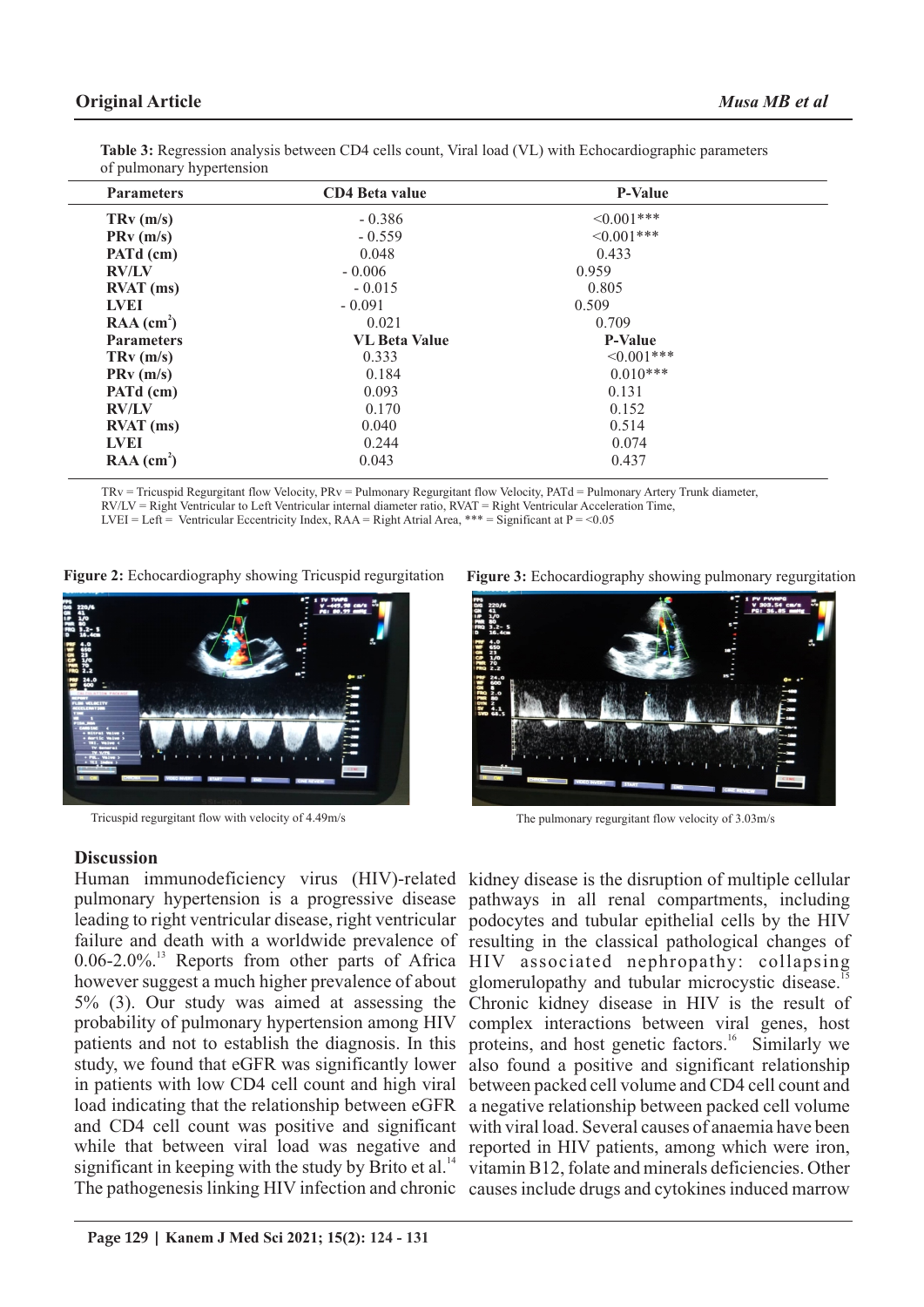<sup>17</sup> toxicity. Majority of the patients in this study were **Conclusion** on first-line HAART in which Zidovudine is one of the components which might have contributed to the development of anaemia seen in these patients.

In this study, we found that 38(35.5) of patients had a high probability of PAH and is predominantly among patients with low CD4 cell count and high viral load. Nine (8.4%) had an intermediate probability of having pulmonary artery hypertension, while the majority of patients (57.0%) with low viral load and high CD4 cell count had a low probability of having pulmonary artery hypertension. We also observed a negative but significant relationship between variables associated with the probability of pulmonary artery hypertension (TRv, PRv, PAT diameter, RAA, RV/LV internal diameter ratio, and LVEI) with CD4 **Declaration:** There is no conflict of interest cell count and a significant positive relationship with viral load. Furthermore, we also observed a **References** significant negative correlation between the duration of HIV treatment and variables associated with the probability of PAH except that with right 2 ventricular acceleration time (RVAT) which was positive and significant. The exact pathogenesis of HIV-associated PAH (HIV-PAH) is not clearly understood, however certain factors were said to play important roles. The pulmonary endothelium is constantly exposed to blood cellular components and interacts with the extracellular matrix, while vasculitides are known outcomes from infectious pathogens. However, it is not certain if the vasculitides are due to persistent viral infection, exposure to toxic viral proteins, or virus-induced immune activation. Viral proteins such as Nef and Tat have been shown to induce endothelial dysfunction and increase inflammation through activation of adhesion molecules and the production of inflammatory chemokines independent of the virus.  $18,19$  HIV-infected individuals are frequently coinfected with other viruses and bacteria that may contribute to the development of PAH. In this study, however, only one patient had HIV-HBV coinfection suggesting that findings in this study were mainly due to HIV infection. Our findings also 6 suggest that patients with HIV when adequately treated (with suppressed viral loads and high CD4 cell counts), the probability of developing PAH decreases. Similarly, it also suggests that there is a need to look out for PAH in patients with HIV who have virologic and immunologic failure on HAART.

This study revealed that HIV patients with low CD4 cells count and high viral load had a high probability of developing PAH as there was a significant negative relationship between variables associated with the probability of PAH with CD4 cell count and a significant positive relationship with viral load., Adequately treated HIV patient (with suppressed viral loads and high CD4 cell counts), decrease the probability of developing PAH. We, therefore, recommend a routine assessment of the probability of PAH in patients with HIV infection particularly those with low CD4 cell count and high viral load and encourage early commencement of HAART to prevent the development of pulmonary artery hypertension.

- 1 NACA 2017 National Strategic Framework on HIVand AIDS: 2017 -2021
	- 2 Nakazono T, Jeudy J, White CS. HIV-related cardiac complications: CT and MRI findings. AJR Am J Roentgenol. 2012; 198 (2):364-369.
		- Hsue PY, Hunt PW, Wu Y, et al. Association of abacavir and impaired endothelial function in treated and suppressed HIVinfected patients. AIDS. 2009; 23 (15):2021-2027.
		- Kim KK, Factor SM. M e m b r a n o p r o l i f e r a t i v e glomerulonephritis and plexogenic pulmonary arteriopathy in a homosexual man with acquired immunodeficiency syndrome. Hum Pathol. 1987; 18(12):1293-1296.
		- 5 Nunes H, Humbert M. Sitbobon O, et`al. Prognostic factors for survival in human immunodeficiency virus associated pulmonary arterial<br>hypertension.AmJRespir Crit hypertension. Am J Respir Care Med. 2003;167(10)1433-1439
		- 6 Correale M, Palmiotti GA, Lo Storto MM, Montrone D, Foschino Barbaro MP, Di Biase M, Lacedonia D. HIV-associated pulmonary arterial hypertension: from bedside to the future. Eur J Clin Invest. 2015;45(5):515–28.